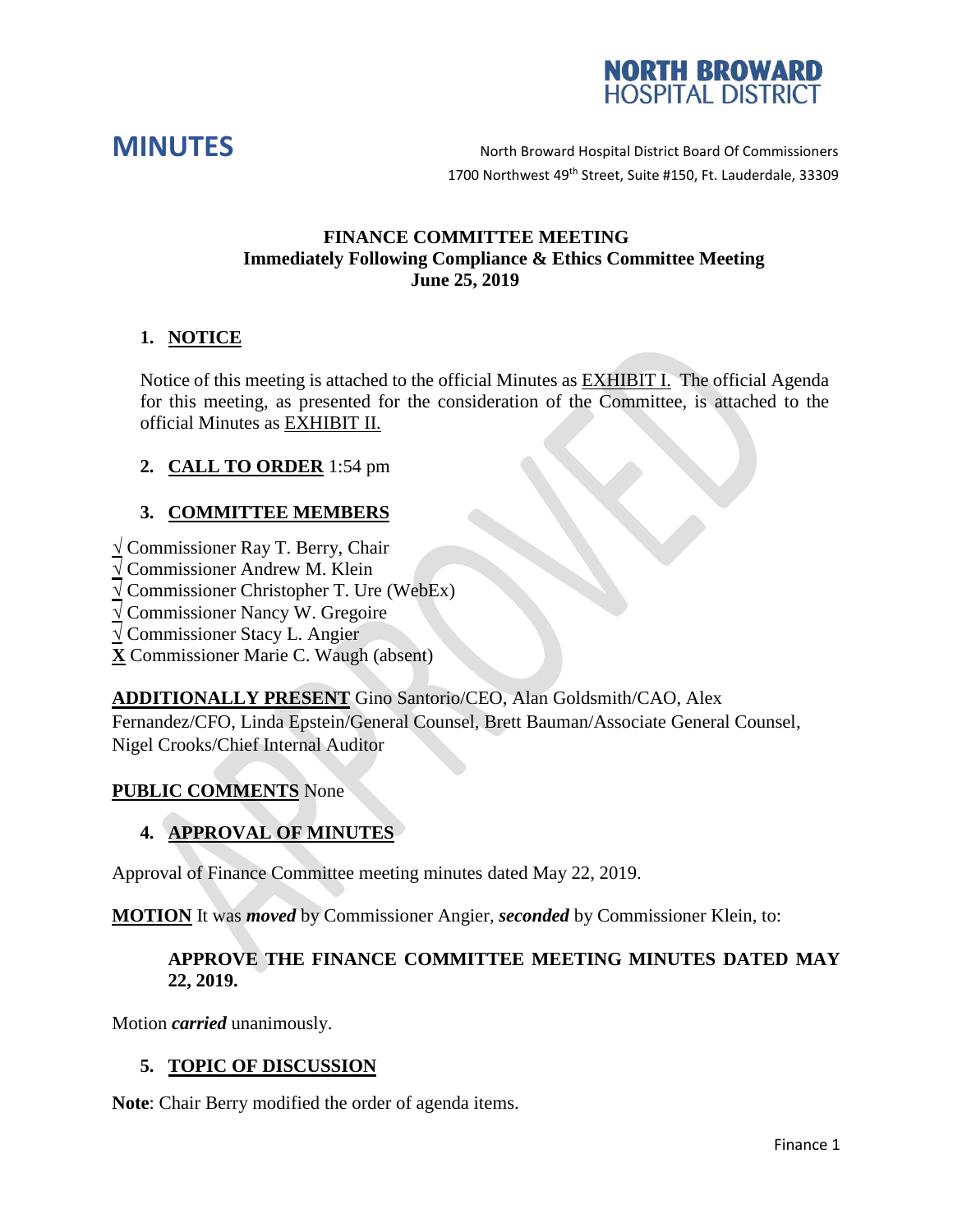

**MINUTES** North Broward Hospital District Board Of Commissioners 1700 Northwest 49<sup>th</sup> Street, Suite #150, Ft. Lauderdale, 33309

- 6.5. Approve specified changes to ensure compliance for Healthcare for the Homeless Grant, HRSA Beth Cherry
- **MOTION** It was *moved* by Commissioner Angier, *seconded* by Commissioner Gregoire, that:

**THE FINANCE COMMITTEE RECOMMEND THAT THE BOARD OF COMMISSIONERS OF THE NORTH BROWARD HOSPITAL DISTRICT AUTHORIZE THE PRESIDENT/CEO TO APPROVE THE SPECIFIED CHANGES TO ENSURE COMPLIANCE WITH CONDITIONS OF GRANT AWARD FOR HRSA GRANT #H80CS00019.**

Motion *carried* unanimously.

- 6.1. Acceptance of the Interim Financial Statement for the month of May, 2019
- 6.1.1. CFO Presentation Alex Fernandez

Mr. Fernandez presented the financial statement for the month of May 2019, highlighting the gains and losses systemwide.

**MOTION** It was *moved* by Commissioner Angier, *seconded* by Commissioner Gregoire, that:

# **THE FINANCE COMMITTEE RECOMMEND THAT THE BOARD OF COMMISSIONERS OF THE NORTH BROWARD DISTRICT ACCEPT THE INTERIM FINANCIAL STATEMENT FOR THE MONTH OF MAY 2019.**

Motion *carried* unanimously.

6.2. Systemwide, Approve fully integrated Pharmacy Retail Management System, Script-Pro Inc.

**MOTION** It was *moved* by Commissioner Gregoire, *seconded* by Commissioner Klein, that:

**THE FINANCE COMMITTEE RECOMMEND THAT THE BOARD OF COMMISSIONERS OF THE NORTH BROWARD DISTRICT AUTHORIZE THE PRESIDENT/CEO TO ENTER INTO A CONTRACTUAL AGREEMENT WITH SCRIPT-PRO THE LOWEST RESPONSIVE AND RESPONSIBLE BIDDER, SELECTED PER THE FORMAL RFP PROCESS, IN THE AMOUNT OF \$924,855.00.**

Motion *carried* unanimously.

6.3. Broward Health Medical Center, approve Psychiatry On-Call coverage

**MOTION** It was *moved* by Commissioner Angier, *seconded* by Commissioner Gregoire, that: